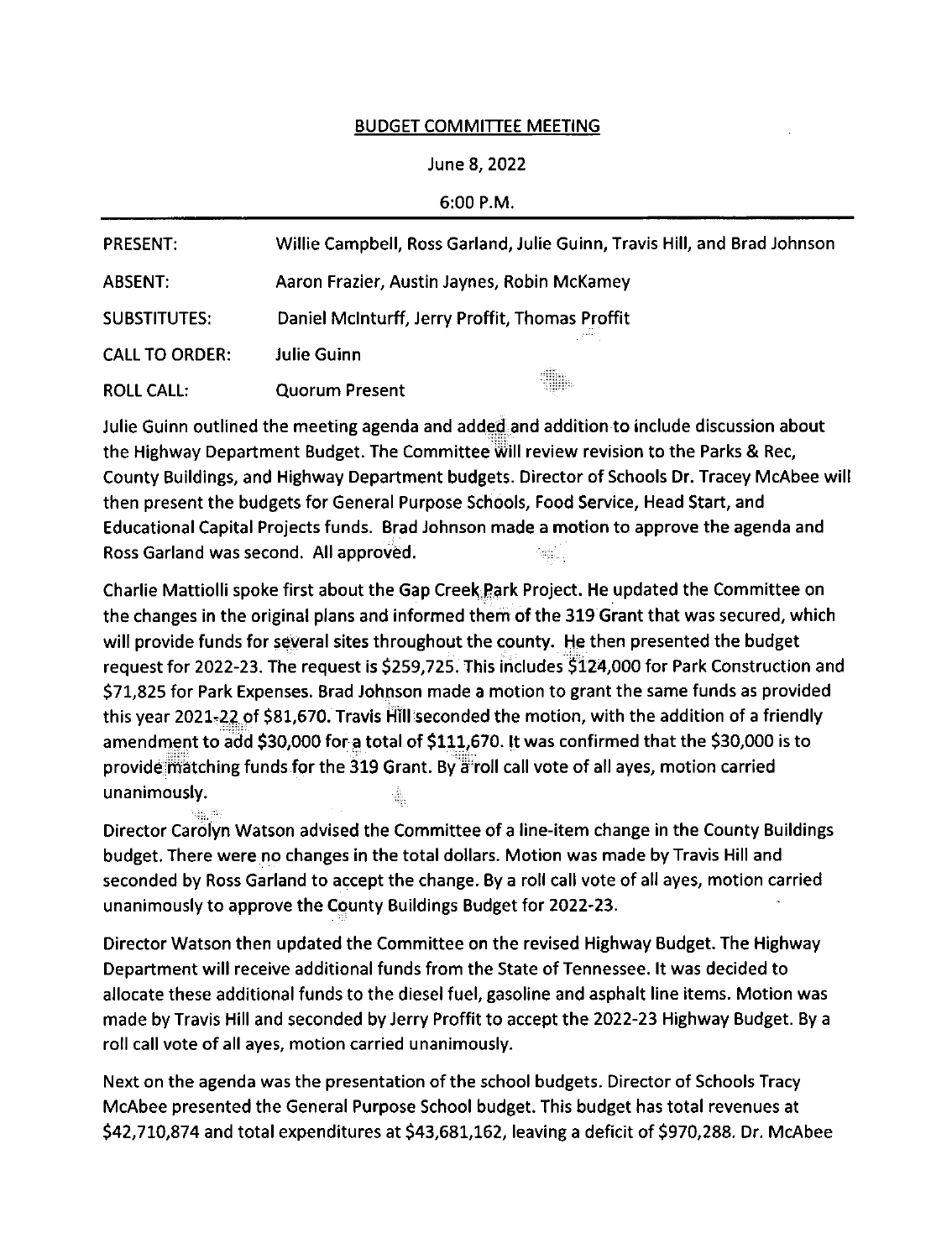stated that this budget includes an increase of 3% for teachers and 4% for paraprofessionals. He asked the Committee for permission to use the fund balance to cover the budget deficit.

Because there were some substitutes who were not at the previous meeting, Julie Guinn stated that they need to explain what the Committee has decided regarding school funding. Because of the loss of students, the committee had decided to reduce their maintenance of effort by S231,592. This amount was computed by Maryann Durski. Dr. McAbee stated that the decrease would affect the plans for teacher raises. Because there has been a continual decline in student population for the past seventeen years, Travis Hill stated he would like a commitment from the School Board to consolidate some of the schools. Dr. McAbee stated that he could not speak for the School Board, but the plans for Hunter Renovation included space to house the students from Keenburg and Siam Schools. This is a project which will require S29 million in funding, and it will take time to complete that large of a project.

Chairwoman Holdren asked to be recognized. She thanked the Committee for their hard work during this budget process and said that looking at ways to reduce expenditures was prudent on their part. However, she felt that there might be ways to cut expenditures other than by cutting salaries. She asked the Committee to consider the effect this would have on people's lives during difficult economic times because of the cost of living going up at such a fast pace. After some more discussion with Dr. McAbee, all present agreed that going forward with a plan to reduce the number of schools would be beneficial to all. 2. 确正

Attorney Josh Hardin was consulted regarding the Maintenance of Effort decision at the previous meeting. He stated that since it had not gone to the full commission, they could reverse their decision with no adverse consequences.

After discussion was completed, Motion was made by Travis Hill and seconded by Brad Johnson to accept General Purpose budget as presented. Those voting in favor were Willie Campbell, Ross Garland, Julie Guinn, Travis Hill, Brad Johnson, Jerry Proffit, and Thomas Proffit. Daniel Mclnturff abstained. Motion carried.

The Committee recessed for a 10-minute break.

When the Committee reconvened, they considered the remainder of the School Funds budgets. The following items were passed:

Food Service Budget presented revenues of 53,340,898 and expenditures of S3,710,823, leaving a deficit of \$369,928 to be covered by Fund Balance. Motion was made by Travis Hill, seconded by Jerry proffit to approve the Food Service Fund budget as presented. By a roll call vote of all ayes, motion carried.

Head Start Budget presented revenues of \$1,315,767 and expenditures of \$1,344,254, leaving a deficit of \$28,487 to be covered by Fund Balance. Motion was made by Ross Garland, seconded by Daniel McInturff to approve the Head Start Fund budget as presented. By a roll call vote of all ayes, motion carried.